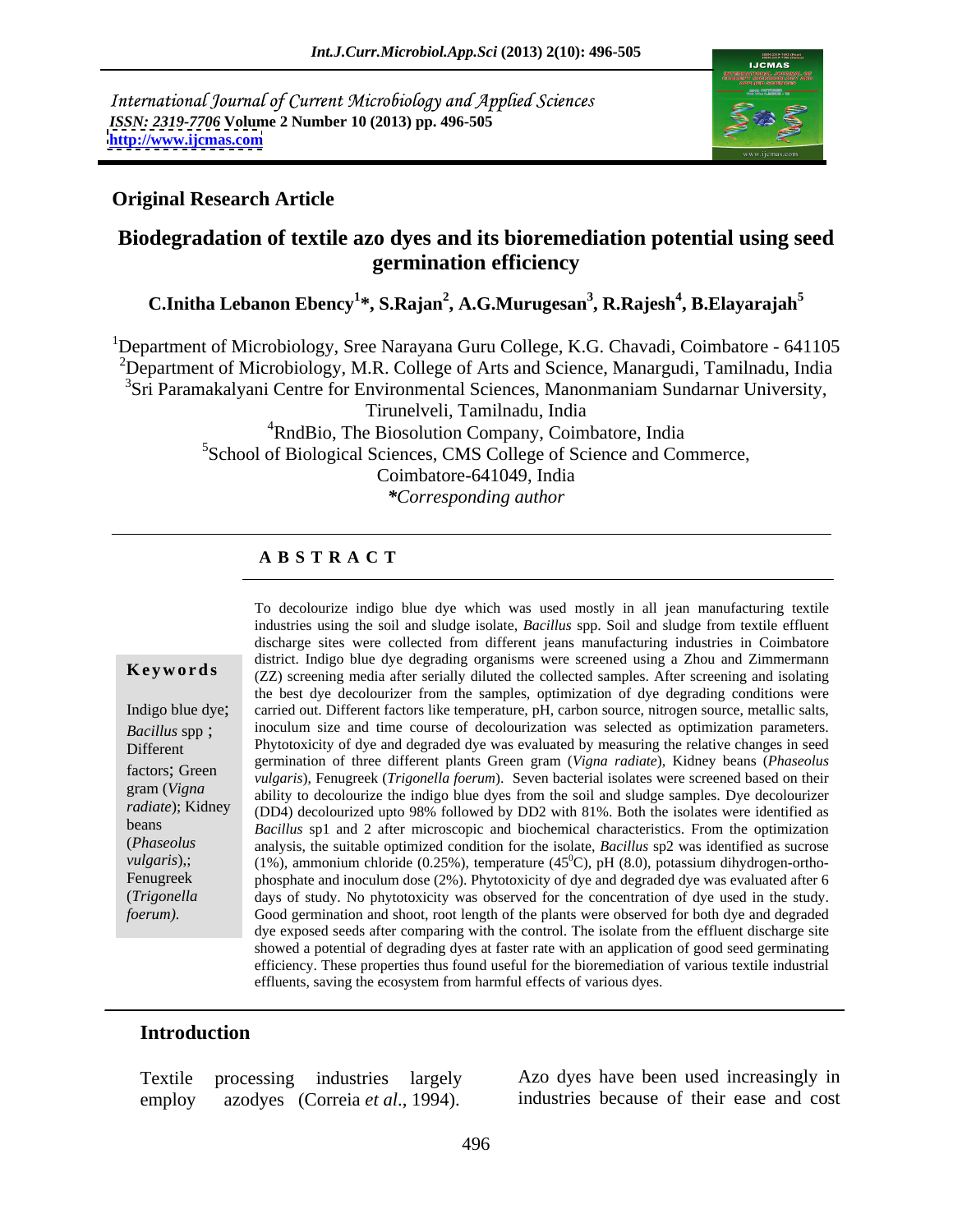effectiveness in synthesis compared to growth (Sahai *et al*.,1983). Effect of the natural dyes. However, most azo dyes are effluent from South India Viscose factory toxic, carcinogenic and mutagenic on different varieties of maize has been (Pinherio *et al*., 2004). Azo bonds present in these compounds are resistant to breakdown, with the potential for the parameters of onion grown in untreated persistence and accumulation in the dye solution has been reported. As the environment (Mahdavi Talarposhti *et al*., 2001). Waste water from textile industry is a complex mixture of many polluting substances ranging from organochloride based waste pesticides to heavy metals associated with dyes and dyeing process concentration was also observed in plants (Correia *et al*., 1994). Intensive irrigation exposed to textile dye effluent. Proline of agricultural lands with water polluted with various industrial effluents severely plants exposed to various kinds of affects soil fertility and plant growth. Dissolved substances in industrial salinity, low temperature and heavy metals effluents after the chemical and biological status of the soil and water may affect growth and productivity of plants. Plant growth parameters namely germination percentage, seedling survival and seedling height have been taken as criteria to assess on different materials, oxidation and plant response to specific pollutants. Dives precipitation by Fenton's reagent, plant response to specific pollutants. Dyes used are considered as carcinogenic and<br>mutagenic and the effluents reduce the rate degradation or membrane filtration mutagenic and the effluents reduce the rate of germination and growth of crop plants (Nirmalarani and Janardhanan, 1988).

A higher concentration of untreated effluents inhibits elongation of shoot and root of seedlings. High concentration of solids in the effluent reduces the level of dissolved oxygen, which resulted in restriction of growth and development of the seedlings (Saxena *et al*., 1986). The inhibition of seed germination may be due to the high dissolved solids in the effluent that disturb the osmotic relation of the concentrations affected the germination of paddy and the dry matter production. The dry matter accumulation reflects the actual physiological status of the plant and

reported (Saxena *et al*., 1986). A considerable decrease in the biochemical carbohydrate, protein and chlorophyll contents are related to plant growth, a decrease in their content is a clear indication of the toxic nature of the dye industry effluents. Increased proline accumulation is a common feature of environmental stresses like (Ameta *et al*., 2003)

seed. Increase in the effluent absorbing dyes from wastewater. A wide therefore an indicator parameter of plant been found to decolourize and mineralize<br>azo dyes. The bacterial metabolism of azo Several physico-chemical techniques have been proposed for treatment of colored textile effluents. These include adsorption on different materials, oxidation and precipitation by Fenton's reagent, bleaching with chloride or ozone photo degradation or membrane (Robinson *et al*., 2001). All these physical or chemical methods are very expensive and result in the production of large amounts of sludge, which creates the pollution. Therefore, economic and safe removal of the polluting dyes is still an important issue. Bioremediation through microorganisms has been identified as a cost effective and environment friendly alternative for disposal of textile effluent (Chen *et al*., 2003). In recent years a number of studies have focused on some microorganisms capable of degrading and variety of microorganisms are reported to be capable of decolonization of dyes (Chang and Kuo, 2000). According to Stolz, (2001) several microorganisms have been found to decolourize and mineralize azo dyes. The bacterial metabolism of azo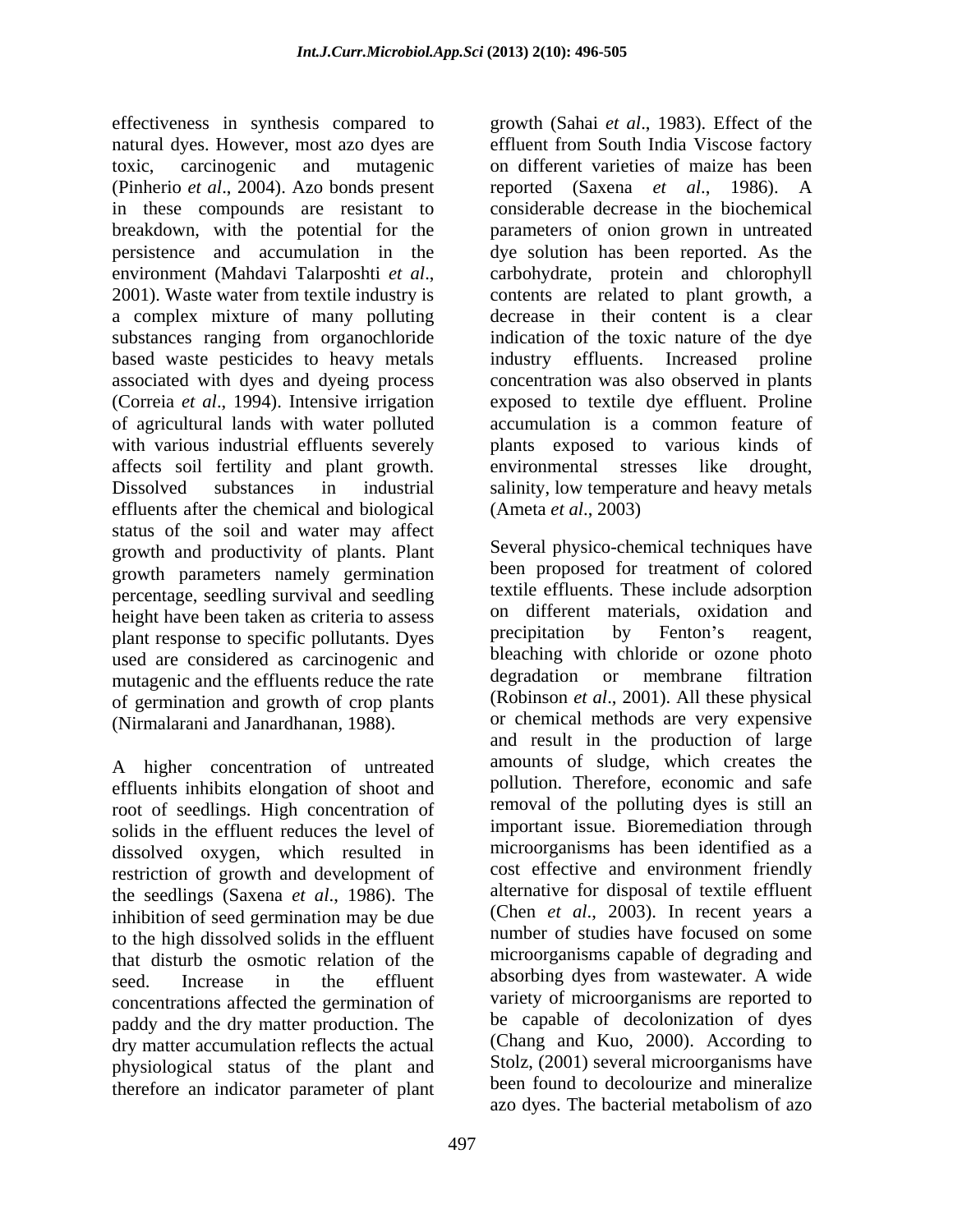process in microbial degradation of azo dyes is the cleavage of highly electrophilic azo bond leading to decolourization of azo dyes. The reductive cleavage of the azo bond resulted in formation of aromatic

Considering the impact of dyes on environment and significant crops, and the was taken. 0.5ml of the sample was evily a straight example was transferred from  $10^{-2}$  dilution to the ability of microorganisms to metabolize azo dyes, in the present study an indigo blue dye used in jeans manufacturing was serially dilu<br>textile inductry was subjected to bectorial from  $10^{-2}$  to  $10^{-5}$ textile industry was subjected to bacterial attack at optimized conditions. To find out the degrading ability of indigenous flora,<br> **Enumeration of Bacteria** the bacterial isolates were made from **Elianteration** of **Bacteria** textile effluent discharge sites. Also, the<br>
Zhou and Zimmermann (ZZ) agar medium bioremediation potential of treated dyes for germination of significant seeds was determined under standard *in vitro*

## **Materials and Methods**

The entire research work was carried out from February 2013 to September 2013.

Soil and sludge samples were collected predominant types of organisms. Different from different textile effluent discharge colony morphology representing each type sites of Coimbatore district, Tamil Nadu, India for screening dye degrading bacterial isolates. A common dye used in textile industries, indigo blue was selected based on its usage in jean garments<br>
Enrichment technique

#### **Methodology**

from the soil and sludge samples of textile

dyes is initiated by a reductive cleavage of dye effluent run-off site by serial dilution azo bond in most cases, which results in and plating appropriate dilutions on the formation of amines. The initial modified Zhou and Zimmermann (ZZ) agar medium.

### **Serial dilution technique**

amines as end products (Nortemann *et al.*, 0.5g of soil sample and 0.5g of sludge sample was taken in a 100ml of sterile 0.5g of soil sample and 0.5g of sludge sample was taken in a 100ml of sterile distilled water  $(10^{-2})$ . A series of tubes  $-2$ ) A sories of types ). A series of tubes containing 4.5ml of sterile distilled water was taken. 0.5ml of the sample was transferred from  $10^{-2}$  dilution to the  $-2$  dilution to the dilution to the distilled water in the tube and the sample was serially diluted using sterile pipettes from  $10^{-2}$  to  $10^{-5}$ . to  $10^{-5}$ . .

### **Enumeration of Bacteria**

conditions. agar media and the plates were incubated Zhou and Zimmermann (ZZ) agar medium was prepared and sterilized. The serially diluted samples  $10^{-3}$ ,  $10^{-4}$  and  $10^{-5}$  were  $, 10^{-4}$  and  $10^{-5}$  were and  $10^{-5}$  were plated on Zhou and Zimmermann (ZZ) at  $37^{\circ}$ C for 24 hours.

#### **Isolation of organisms**

The incubated plates were observed for the of bacteria was observed on the inoculated The isolates were purified by streaking on nutrient agar plates.

#### **Enrichment technique**

**Isolation of dye degrading bacteria** inoculating them in an enrichment medium **(Ponraj** *et al.***, 2011)** (effluent basal medium). The inoculated The dye decolorizing bacteria was isolated days under shaking in an orbital shaker at All the isolated cultures were studied by medium was incubated at 30° C for 3 to 6 120 rpm.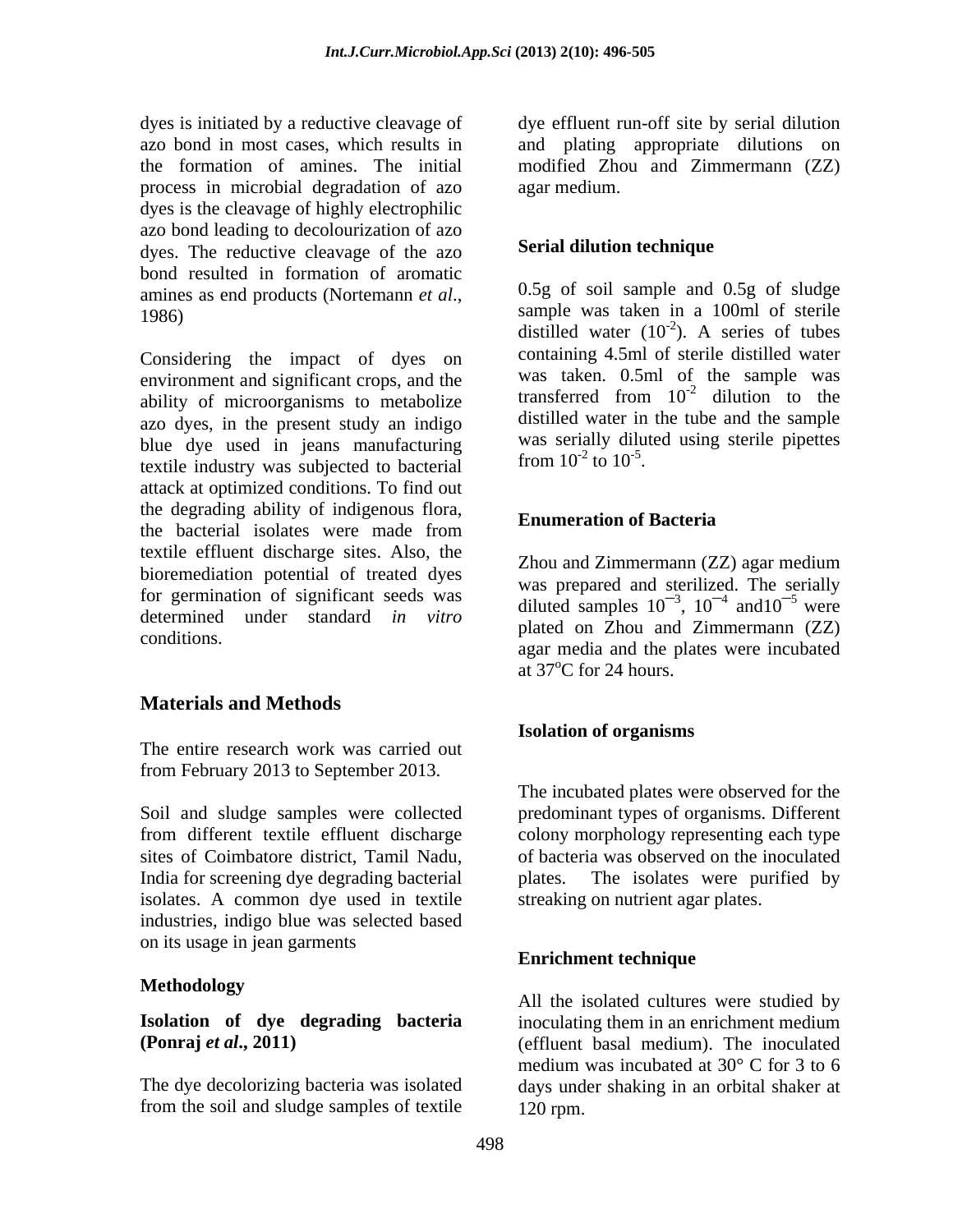Decolourization ability of each isolate was chloride) and inoculum size (1-5%). performed in 90 ml of ZZ medium Decolourization experiments were carried containing 0.02g of indigo blue dye. About 10% (v/v) inoculum of each isolate was used separately. Uninoculated dye **Time course of dye decolourization** medium served as control. Inoculated medium and control was incubated at 30°C for 3 to 6 days under shake culture condition. About 2 ml samples were carried out under optimum conditions withdrawn aseptically and centrifuged at obtained from the above studies. Indigo 8,000 rpm for 15 minutes. The clear blue dye added media with optimized supernatant was used for measuring factors was inoculated with the best absorption at 600 nm using UV-Vis decolorizing isolate. To study the time spectrophotometer (Shimadzu, Japan). The course of decolourization, inoculated percent decolourization of effluent was flasks were incubated up to 144h. For determined by using the formula, every 24 h the samples were removed and

### **D= [A0-A1)/A0] x 100**

D, decolourization in %; 2012) A0, initial absorbance;

### **Identification of dye degrading bacteria**

decolourization ability alone was *vulgaris*), Fenugreek (*Trigonella foerum*). identified based on microscopy, cultural The seeds were germinated in pots During this analysis, all the isolates were sets of 20 seed each of Green gram (Vigna) identified to their genera level. *radiate*), Kidney beans (*Phaseolus* 

# **Dye Decolourization optimization (Shah**

to the effect of 1%, carbon sources are sunlight for the period of 6 days.<br>(glucose, sucrose, lactose, mannitol). Germination of seeds treated with dve and (glucose, sucrose, lactose, mannitol), 0.25%, nitrogen sources (peptone, yeast extract, ammonium sulphate, ammonium pH (5-9), metallic salts (Potassium length and root length of seedlings was

**Dye decolourization evaluation** dihydrogen orthophosphate, Magnesium sulphate, Calcium chloride, Ferric chloride) and inoculum size (1-5%). out separately for each of these factors.

# **(Ponraj** *et al***., 2011)**

The time course of decolourization was analyzed for decolourization activity.

#### Where, Seed germination test (Durve et al., **Bioassay for dye toxicity/phytotoxicity: Seed germination test (Durve** *et al***., 2012)**

A1, final absorbance In this experiment, the effect of indigo Isolates showing maximum radiate), Kidney beans (Phaseolus characteristics and biochemical tests. containing 10kg of paddy field soil. Three *et al***., 2013)** dye solutions and degraded indigo blue Decolourization of indigo blue dye by the in pots treated distilled water were used as selected isolate was optimized with respect a control. All pots were kept under shade chloride), temperature (25, 37C, 40 45), the germination experiment, the shoot blue dye at the concentration of 20mg was evaluated on germination of seeds of 3 different plants, Green gram (*Vigna radiate*), Kidney beans (*Phaseolus vulgaris*), Fenugreek (*Trigonella foerum*). The seeds were germinated in pots sets of 20 seed each of Green gram (*Vigna radiate*), Kidney beans (*Phaseolus vulgaris*), Fenugreek (*Trigonella foerum*) were treated every 24 hours with 10 ml of dye solutions separately. Seeds germinated near sunlight for the period of <sup>6</sup> days. Germination of seeds treated with dye and degraded dye solutions was calculated after comparing with control. At the end of length and root length of seedlings was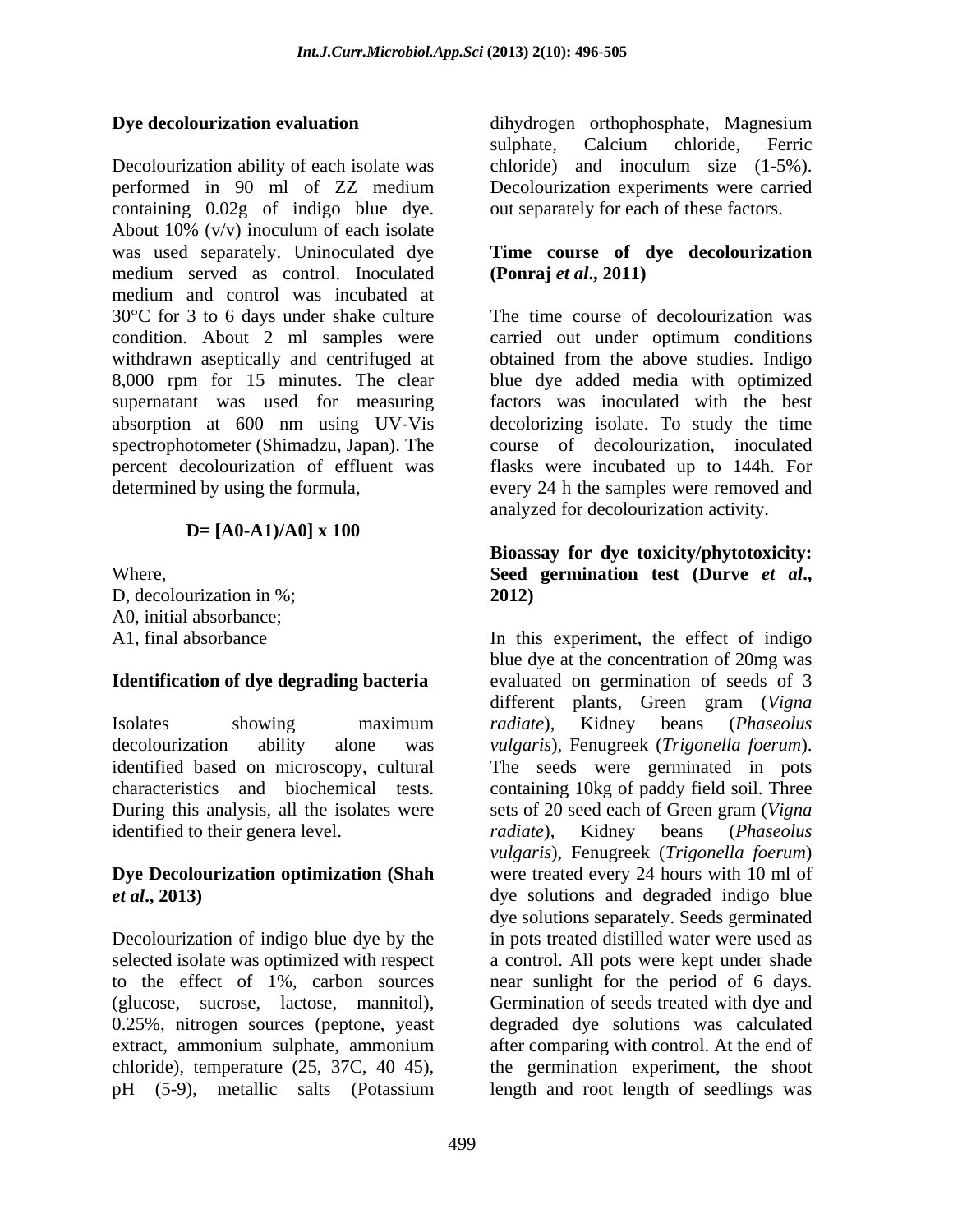measured separately for dye, degraded dye Temperature and pH being the most

# **Isolation, screening and identification of**

soil and sludge samples. All the isolates were evaluated for their dye decolorizing<br>ability. Among the seven isolates, DD2 observed in the blue dye media inoculated and DD4 showed maximum with 2% of Bacillus sp2. decolourization percentage of 81 and 98% respectively (Table-1). Based on **Time course of aye decolourization** microscopic and biochemical parameters,<br>From the optimization analysis, the the two dye decolorizing isolates (DD2 suitable optimized condition for the and DD4) were identified as *Bacillus* sp1

Optimized conditions for effective  $\frac{d\ln(\ln(\text{U}) - \ln(\text{U}) - \ln(\text{U}) - \ln(\text{U})}{d\ln(\text{U}) - \ln(\text{U}) - \ln(\text{U})}$ decolourization of indigo blue dye by the isolate, *Bacillus* sp2 was analyzed and presented in Table-4. The range of activity on decolourization of indigo blue by sp2. After 48 hours incubation maximum *Bacillus* sp2 (DD4) in different carbon sources glucose sucrose, lactose and mannitol was  $82.33\%$ ,  $86.25\%$ ,  $76.65\%$  experience the state type (eigence by  $\frac{1}{2}$ ). and  $80.92\%$  respectively. Maximum the isolate was observed (Figure-2) This decolourization observed in sucrose may because of various other factors that (86.25%) containing media which include metabolic properties and growth indicates the optimized carbon source for the isolate, *Bacillus* sp 2. Decolourization of indigo blue by *Bacillus* sp2 (DD4) in different nitrogen sources like yeast extract, peptone, ammonium sulphate,<br>Bioassay for dye toxicity ammonium chloride was found to be as 86.26%, 86.80%, 83.02%, 88.63% respectively. From this analysis, The biograpy for dve toxicity or respectively. The highest respectively. The bioassay for dye toxicity or<br>ammonium chloride was identified as the substantially use based as magazing the optimized nitrogen source for the isolate.

and control samples. All analysis was significant factors for the optimization conducted in triplicate and the results were study; during the analysis, maximum presented as the mean of triplicate ± decolourization was observed for the Standard deviations (SD) media incubated at 45<sup>o</sup>C (92.66%) and **Results and Discussion** due to thermophilic property of this dye degrading bacteria **different** metallic salts, the isolate About seven isolates were obtained after the presence of potassium dihydrogen screening dye degrading organisms from orthophosphate. About 2% of inoculum ability. Among the seven isolates, DD2 observed in the blue dye media inoculated  $^{\circ}$ C (92.66%) and media with pH 8.0 (87.23%). Interestingly, isolate, maximum decolourization was observed at  $45^{\circ}$ C. Among the four  ${}^{\circ}$ C. Among the four decolorized 84.96% of indigo blue dye in orthophosphate. About 2% of inoculum was found to be suitable for decolorizing blue dye. Maximum of 91.3% was with 2% of *Bacillus* sp2.

#### **Time course of dye decolourization**

and *Bacillus* sp2 (Table-2 and 3). Succession successive spectral successive spectral successive successive successive successive successive successive successive successive successive successive successive successive suc **Dye decolourization optimization**<br>potassium dihydrogen-ortho-phosphate From the optimization analysis, the suitable optimized condition for isolate, *Bacillus* sp2 was identified as sucrose (1%), ammonium chloride (0.25%), temperature (45C), pH (8.0), potassium dihydrogen-ortho-phosphate and inoculum dose (2%) (Table-4).

> Under this optimized conditions the time course of dye decolourization experiment was carried out using the isolate, *Bacillus* sp2.After 48 hours incubation maximum decolourization percentage (94.0%) was observed for the blue dyes (Figure-1). No stability in decolourization of the dyes by the isolate was observed (Figure-2). This phase of the isolate, or the inhibitory action of the dye concentration and dye structures.

### **Bioassay for dye toxicity Seed germination test**

The bioassay for dye toxicity phytotoxicity was based on measuring the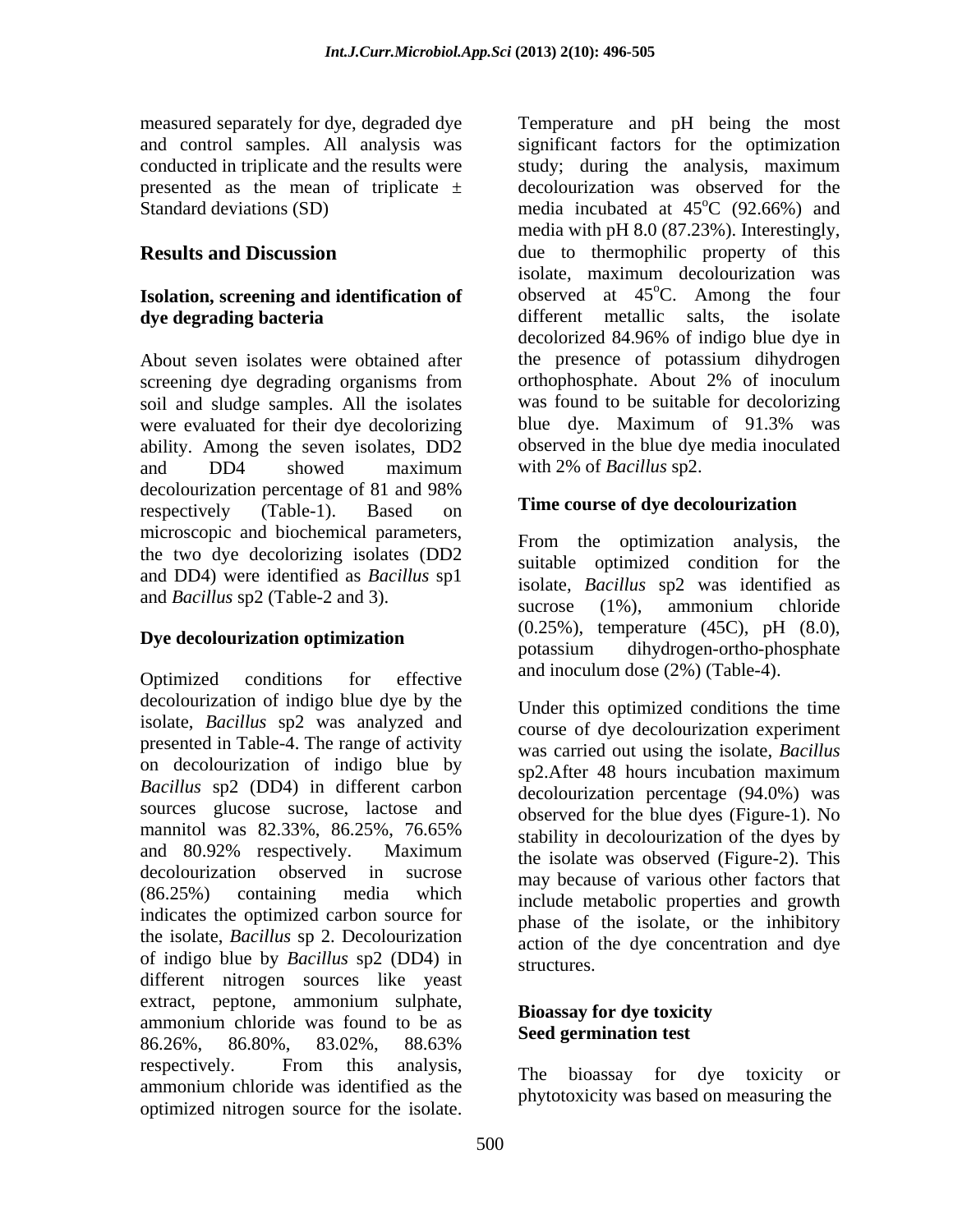#### *Int.J.Curr.Microbiol.App.Sci* **(2013) 2(10): 496-505**

| S.No. | <b>Dye decolourizers</b> | Percentage of decolourization for blue |  |  |
|-------|--------------------------|----------------------------------------|--|--|
|       | (DD)                     | colour dye $(\% )$                     |  |  |
|       | D <sub>D</sub> 1         | 65.0                                   |  |  |
|       | D <sub>D</sub>           | 81.0                                   |  |  |
|       | DD <sub>3</sub>          | 73.0                                   |  |  |
|       | DD <sub>4</sub>          | 98.0                                   |  |  |
|       | DD <sub>5</sub>          | 77.0                                   |  |  |
|       | DD <sub>6</sub>          | 68.0                                   |  |  |
|       | DD7                      | 79.0                                   |  |  |

## **Table.1** Decolourization of dyes using the soil and sludge isolates

**Table.4** Dye decolourization optimization

| Indigo blue dye       |                                           | <b>OD</b> of control | <b>OD</b> of sample | percentage |
|-----------------------|-------------------------------------------|----------------------|---------------------|------------|
|                       | glucose                                   | 1.557                | 0.275               | 82.33%     |
| Carbon source         | sucrose                                   | 1.268                | 0.214               | $86.25\%$  |
|                       | lactose                                   | 1.046                | 0.319               | 76.65%     |
|                       | mannitol                                  | 1.595                | 0.297               | 80.92%     |
|                       | Yeast extract                             | 1.041                | 0.143               | 86.26%     |
|                       | Peptone                                   | 1.046                | 0.138               | 86.80%     |
| Nitrogen<br>source    | Ammonium<br>sulphate                      | 1.056                | 0.120               | 83.02%     |
|                       | Ammonium<br>chloride                      | 1.096                | 0.186               | 88.63%     |
|                       | $25^{\circ}$ C                            | 1.110                | 0.365               | 67%        |
| <b>Temperature</b>    | $37^{\circ}$ C                            | 1.149                | 0.503               | 56.22%     |
|                       | $40^{\circ}$ C                            | 1.116                | 0.166               | 85.12%     |
|                       | $45^{\circ}$ C                            | 1.213                | 0.089               | $92.66\%$  |
|                       |                                           | 1.144                | 0.244               | 78.67%     |
|                       |                                           | 1.323                | 0.351               | 73.46%     |
| pH                    |                                           | 1.295                | 0.259               | 80%        |
|                       |                                           | 1.089                | 0.139               | 87.23%     |
|                       |                                           | 1.038                | 0.137               | 86.80%     |
|                       | Potassium<br>dihydrogen<br>orthophosphate | 1.024                | 0.154               | 84.96%     |
| <b>Metallic salts</b> | Magnesium<br>sulphate                     | 1.019                | 0.172               | 83.12%     |
|                       | Calcium chloride                          | 1.015                | 0.185               | 81.77%     |
|                       | Ferric chloride                           | 1.009                | 0.192               | 80.97%     |
|                       | 1%                                        |                      | 0.123               | 89.19%     |
|                       | $\overline{2\%}$                          |                      | 0.099               | 91.30%     |
| <b>Inoculum size</b>  | 3%                                        | 1.138                | 0.114               | 89.98%     |
|                       | 4%                                        |                      | 0.119               | 89.54%     |
|                       | 5%                                        |                      | 0.165               | 85.50%     |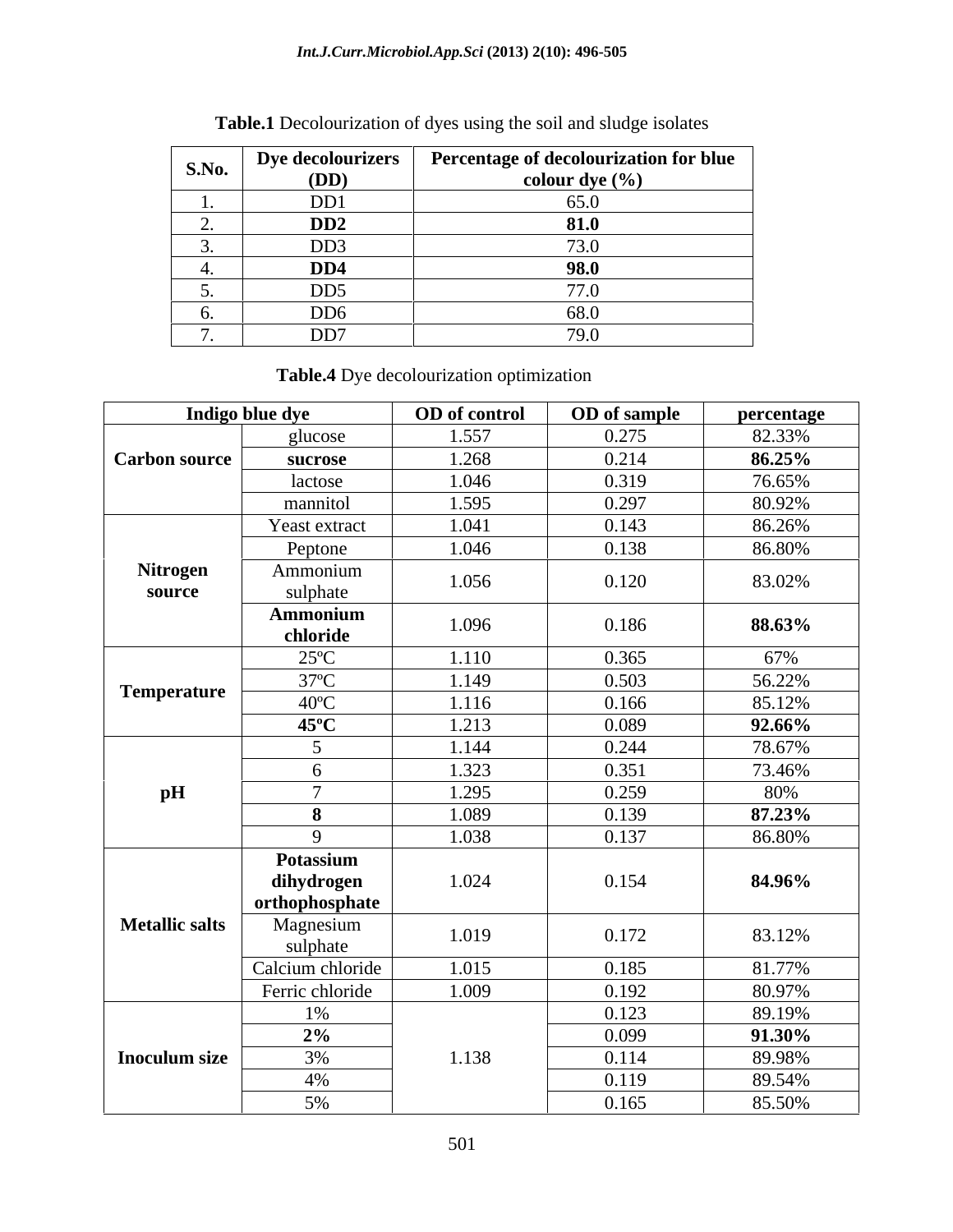|                 | <b>Samples</b>                 |                          |    | Percentage of germination | Average<br>shoot | <b>Average</b><br>root                |       |                                    |                    |
|-----------------|--------------------------------|--------------------------|----|---------------------------|------------------|---------------------------------------|-------|------------------------------------|--------------------|
| Seed Type       |                                |                          |    |                           |                  | Day 1   Day 2   Day 3   Day 4   Day 5 | Day 6 | length<br>$(cm)*$                  | Length<br>$(cm)^*$ |
| Green<br>gram   | Control (water)                |                          | 28 | 64                        | 76               | 100                                   | 100   | $17.9 \pm 0.351$                   | $3.5 \pm 0.351$    |
|                 | Degraded dye-                  |                          | 24 | 52                        | 56               | 76                                    | 80    | $16.1 \pm 0.833$   2.6 $\pm$ 0.436 |                    |
|                 | $\boxed{\text{Dye -1 (Blue)}}$ |                          | 20 | 40                        | 48               | 40                                    | 72    | $14.2 \pm 0.100$                   | $2.8 \pm 0.361$    |
| Kidney<br>beans | Control (water)                |                          | 20 | $80\,$                    | 88               | 92                                    | 96    | $24.3 \pm 0.577$                   | $2.2 \pm 0.265$    |
|                 | Degraded dye-                  | $\overline{\phantom{0}}$ |    | 64                        | 68               | 88                                    | 88    | $19.8 \pm 0.764$ 3.5 $\pm$ 0.500   |                    |
|                 | $\log_e 1 \cdot \text{(Blue)}$ |                          |    | 36                        | 40               | 68                                    | 80    | $10.4 \pm 1.464$                   | $4.5 \pm 0.500$    |
|                 | Control (water)                |                          | 24 | 52                        | 52               | 84                                    | 90    | $6.6 \pm 0.721$                    | $3.7 \pm 0.416$    |
|                 | <b>Fenugreek</b> Degraded dye- |                          | 16 | 48                        | 52               | 72                                    | 85    | $5.9 \pm 0.907$                    | $3.9 \pm 0.100$    |
|                 | $\vert$ Dye -1 (Blue)          | $\sim$                   |    | 12                        | 16               | 63                                    | 70    | $4.6\pm0.850$   $2.0\pm0.100$      |                    |
| *Mean±SD        |                                |                          |    |                           |                  |                                       |       |                                    |                    |

| Table.5 Bioassay<br>of dye and degraded dye toxicity |  |
|------------------------------------------------------|--|
|                                                      |  |
|                                                      |  |

**Figure.2** Time course of dye decolourization

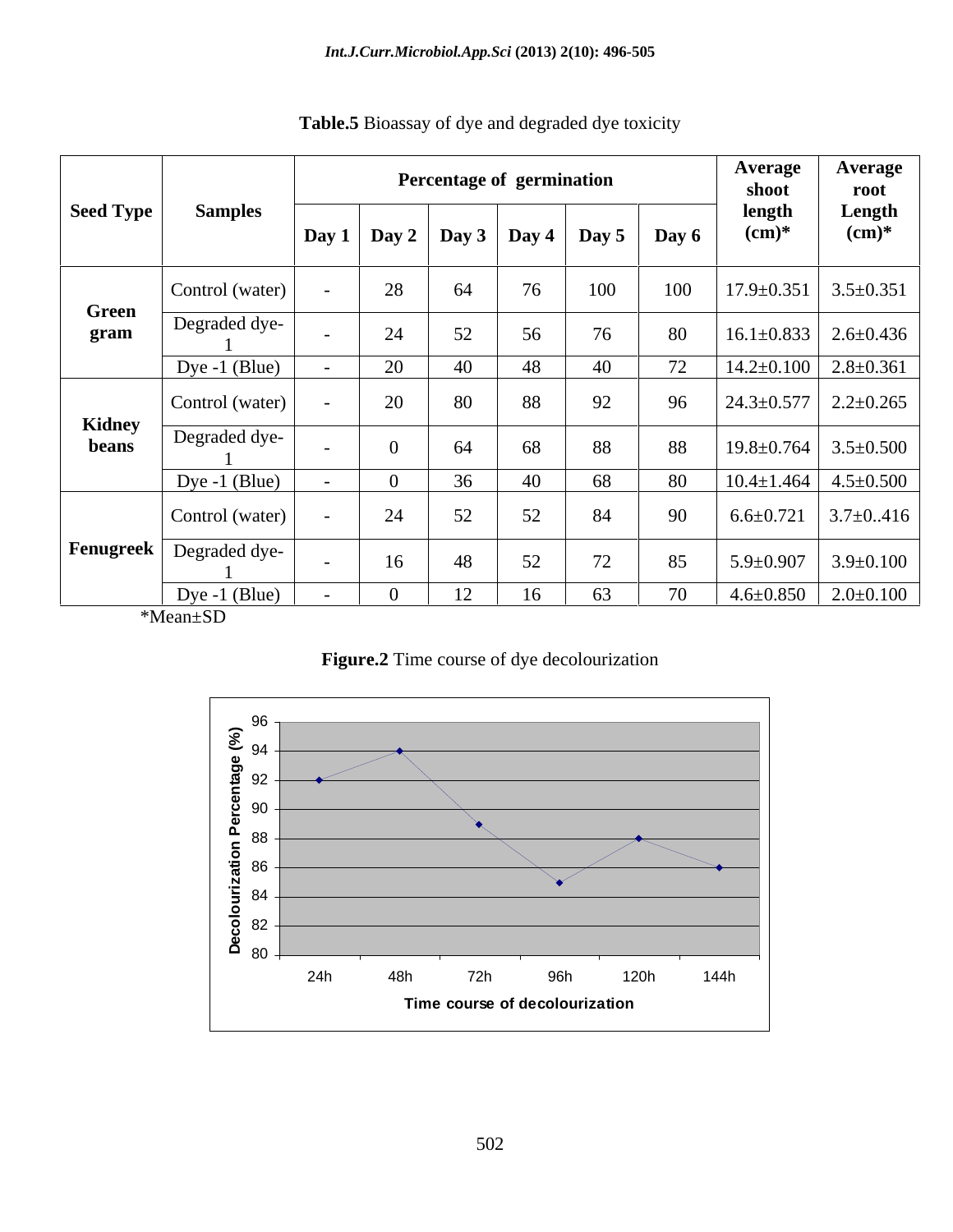

**Figure.2(a)** Bioassay of dye and degraded dye toxicity: Green gram

**Figure.2(b)** Bioassay of dye and degraded dye toxicity: Kidney beans



**Figure.2(c)** Bioassay of dye and degraded dye toxicity: Fenugreek

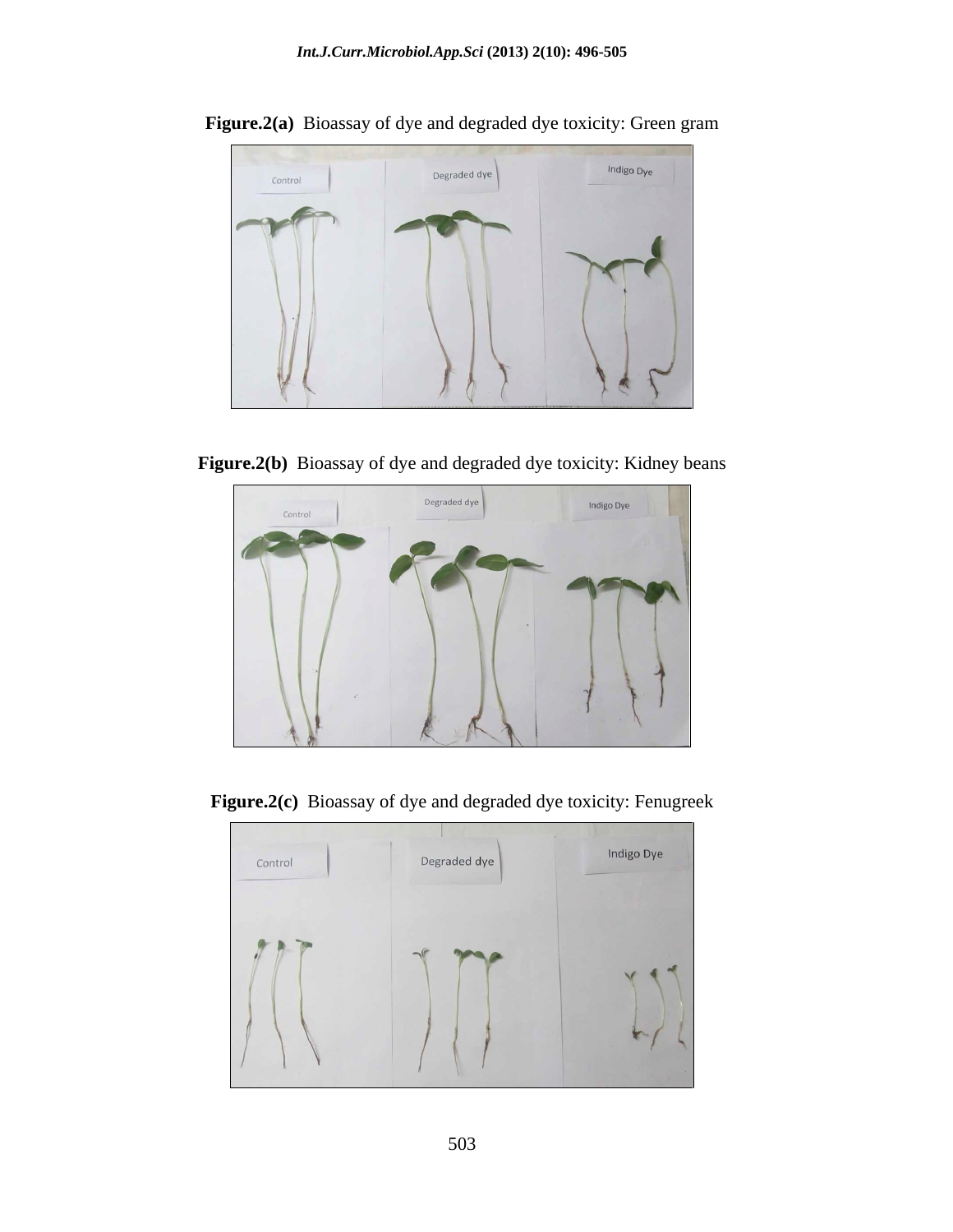

**Figure.3** Indigo blue dye decolourization of *Bacillus* sp2

germination, plant shooting and root elongation. The phytotoxicity of the dye was estimated by measuring the ability of that of control. Similar study was moong), Triticum spp (Wheat) and conducted by Ren *et al* (1996) who demonstrated the toxicity of Polycyclic Aromatic Hydrocarbons (PAHs), Textile industries had faced the problems Anthracene (ANT), Benzo[a]Pyrene related to effluent discharge into the public (BAP), and Fluoranthene to the duckweed accessing water bodies and aquatic sources *Lemna gibba L*. and *Brassica napus L*. for the past severalyears. The dye and its seeds. These authors used the germination concentration in the effluent was reported efficiency, root and shoot growth, and to present different chemical compounds chlorophyll content, as a measurement for which may be carcinogenic to human and toxicity. The results of this study suggested that the exposure of seeds to low concentration of dye was found less have contributed to decolourize or degrade toxic to seed germination and growth of the dyes and its constituents for past two

effect of indigo blue dye on seed the literature survey reported that, dye and degraded dye to germinate the significantly. This is in agreement with the Green gram Kidney beans Fenugreek previous work by Durve *et al*., (2012). seeds as test plants (Table-5 and Figure- They reported that both germination and 2a, b, c). The results show that the selected shooting and rooting percent were concentration of dye was not considered drastically reduced when the concentration toxic to seed germination since good of dye was increased from 500 to growth was observed when compared to 10,000ppm for *Vigna radiata* (whole the literature survey reported that, germination and shooting percent could adversely get affected when the concentration of dye was increased moong), *Triticum* spp (Wheat) and *Brassica juncea* (Mustard) seeds.

seedlings. However, more evidence from decades. In the present research one such for the past severalyears. The dye and its concentration in the effluent was reported animal populations when the contaminated water was consumed. Several researchers